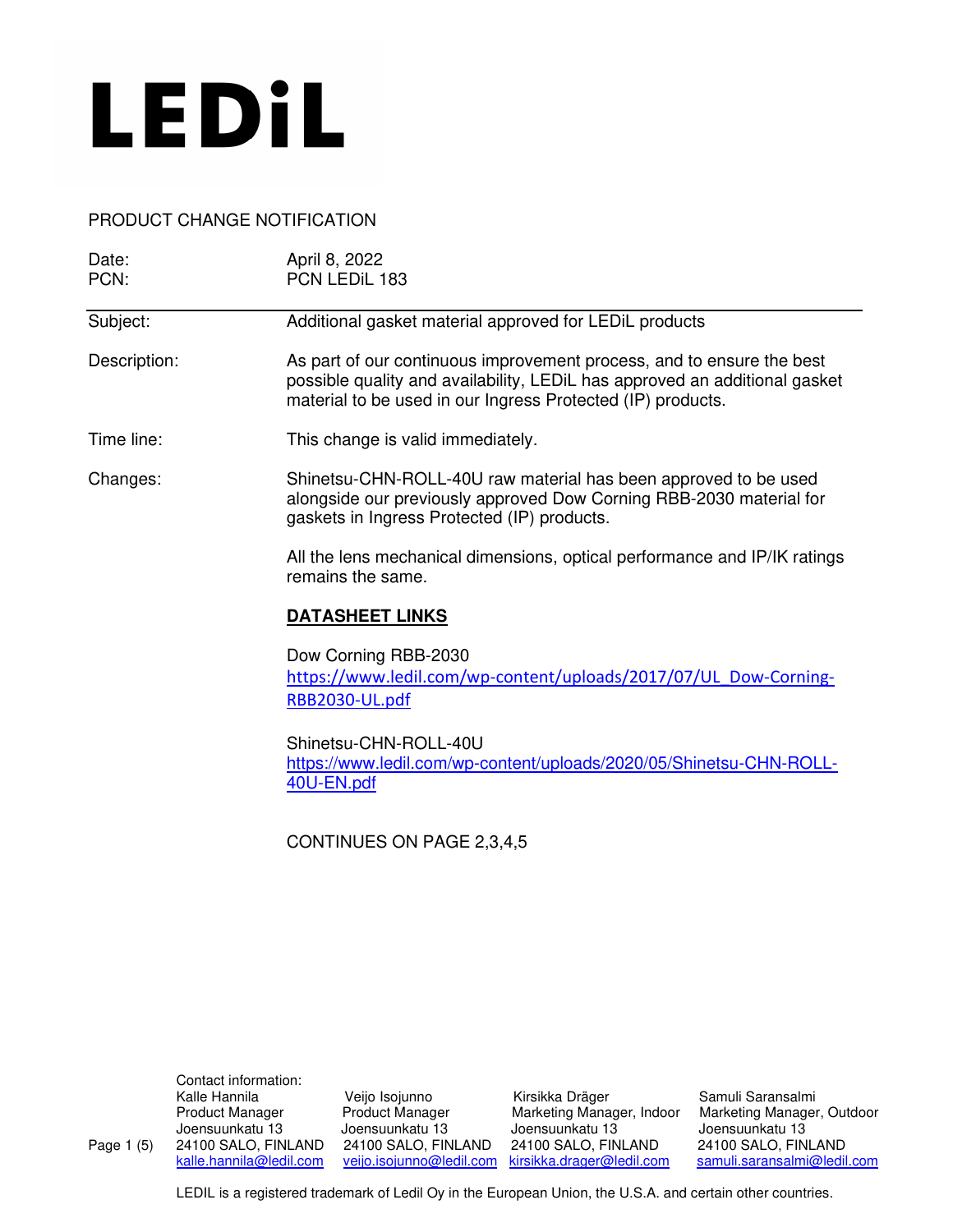CONTINUED FROM PAGE 1

Affected products:

CS12862\_STRADA-IP-2X6-DWC CS13756\_STRADA-IP-2X6-DWC-PC CS14055\_STRADA-IP-2X6-T2 CS14130\_HB-IP-2X6-W CS14143\_STRADA-IP-2X6-T3 CS14144\_STRADA-IP-2X6-ME CS14145\_STRADA-IP-2X6-DWC-90 CS14263\_HB-IP-2X6-WWW CS14597\_HB-IP-2X6-O CS14891\_HB-IP-2X6-M CS14895\_HB-IP-2X6-RS CS15020\_STRADA-IP-2X6-VSM CS15055\_STRADA-IP-2X6-DWC-90-PC CS15066\_STRADA-IP-2X6-T2-PC CS15068\_STRADA-IP-2X6-T3-PC CS15071\_STRADA-IP-2X6-ME-PC CS15158\_STRADA-IP-2X6-T4-B CS15223\_STRADA-IP-2X6-T2-C-90 CS15362\_STRADA-IP-2X6-T3-B CS15363\_STRADA-IP-2X6-T2-B CS15418\_STRADA-IP-2X6-SCL CS15445\_HB-IP-2X6-WWW-PC CS15671\_STRADA-IP-2X6-DWC-B CS15689\_STRADA-IP-2X6-FW CS15750\_STRADA-2X2MX-8-T4-B CS15751\_STRADA-2X2MX-8-DWC CS15759\_HB-2X2MX-8-W CS15761\_STRADA-2X2MX-8-SCL CS15763\_STRADA-2X2MX-8-VSM CS15765\_HB-2X2MX-8-WWW CS15767\_HB-2X2MX-8-M CS15769\_STRADA-2X2MX-8-T2-S CS15771\_STRADA-2X2MX-8-T2

 Contact information: Veijo Isojunno Kirsikka Dräger Samuli Saransalmi Product Manager **Product Manager** Marketing Manager, Indoor Marketing Manager, Outdoor Joensuunkatu 13 Joensuunkatu 13 Joensuunkatu 13 Joensuunkatu 13 Page 2 (5) 24100 SALO, FINLAND 24100 SALO, FINLAND 24100 SALO, FINLAND 24100 SALO, FINLAND kalle.hannila@ledil.com veijo.isojunno@ledil.com kirsikka.drager@ledil.com samuli.saransalmi@ledil.com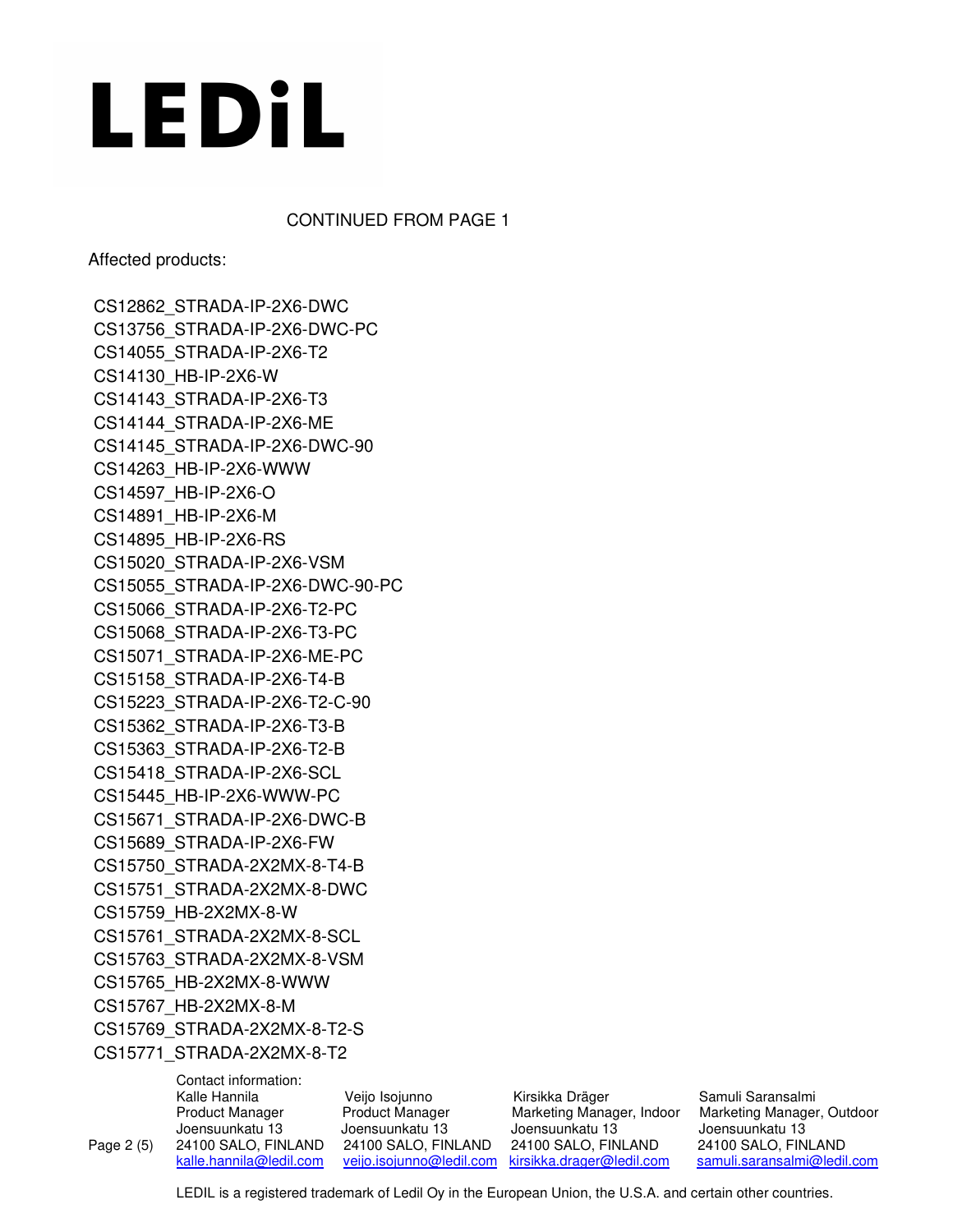CS15870\_STRADA-IP-2X6-T2-L CS15871\_STRADA-IP-2X6-T3-L CS15886\_STRADA-IP-2X6-T2-B-90 CS15887\_STRADA-IP-2X6-T3-B-90 CS15911\_STRADELLA-IP-28-T2-PC CS16034\_STRADELLA-IP-28-T2 CS16102\_STRADELLA-IP-28-T3 CS16104\_STRADELLA-IP-28-T3-PC CS16188\_HB-IP-2X6-O-PC CS16322\_STRADELLA-IP-28-HB-S CS16323\_STRADELLA-IP-28-HB-M CS16324\_STRADELLA-IP-28-HB-W CS16328\_STRADELLA-IP-28-HB-S-PC CS16329\_STRADELLA-IP-28-HB-M-PC CS16330\_STRADELLA-IP-28-HB-W-PC CS16397\_STRADA-IP-2X6-T2-C-90-PC CS16401\_STRADA-IP-2X6-PX CS16460\_HB-IP-2X6-W-PC CS16511\_HB-IP-2X6-G2-W CS16515\_SITARA-2X2-T2 CS16575\_STRADELLA-IP-28-T1-A CS16577\_STRADELLA-IP-28-VSM CS16578\_STRADELLA-IP-28-T4B CS16579\_STRADELLA-IP-28-T1-A-PC CS16581\_STRADELLA-IP-28-VSM-PC CS16582\_STRADELLA-IP-28-T4B-PC CS16593\_HB-IP-2X6-G2-WWW CS16619\_DAHLIA-TL110 CS16658\_STRADA-IP-8MX-T2-C-PC CS16660\_STRADA-IP-8MX-T2-C CS16690\_STRADELLA-IP-28-SCL CS16691\_STRADELLA-IP-28-SCL-PC CS16781\_HB-IP-8MX-WWW-PC CS16838\_VICTORIA-IP-W CS16839\_VICTORIA-IP-WWW CS16881\_STRADA-IP-8MX-SCL-PC

|            | Contact information:    |                          |                           |                             |  |
|------------|-------------------------|--------------------------|---------------------------|-----------------------------|--|
|            | Kalle Hannila           | Veijo Isojunno           | Kirsikka Dräger           | Samuli Saransalmi           |  |
|            | <b>Product Manager</b>  | <b>Product Manager</b>   | Marketing Manager, Indoor | Marketing Manager, Outdoor  |  |
|            | Joensuunkatu 13         | Joensuunkatu 13          | Joensuunkatu 13           | Joensuunkatu 13             |  |
| Page 3 (5) | 24100 SALO, FINLAND     | 24100 SALO, FINLAND      | 24100 SALO, FINLAND       | 24100 SALO, FINLAND         |  |
|            | kalle.hannila@ledil.com | veijo.isojunno@ledil.com | kirsikka.drager@ledil.com | samuli.saransalmi@ledil.com |  |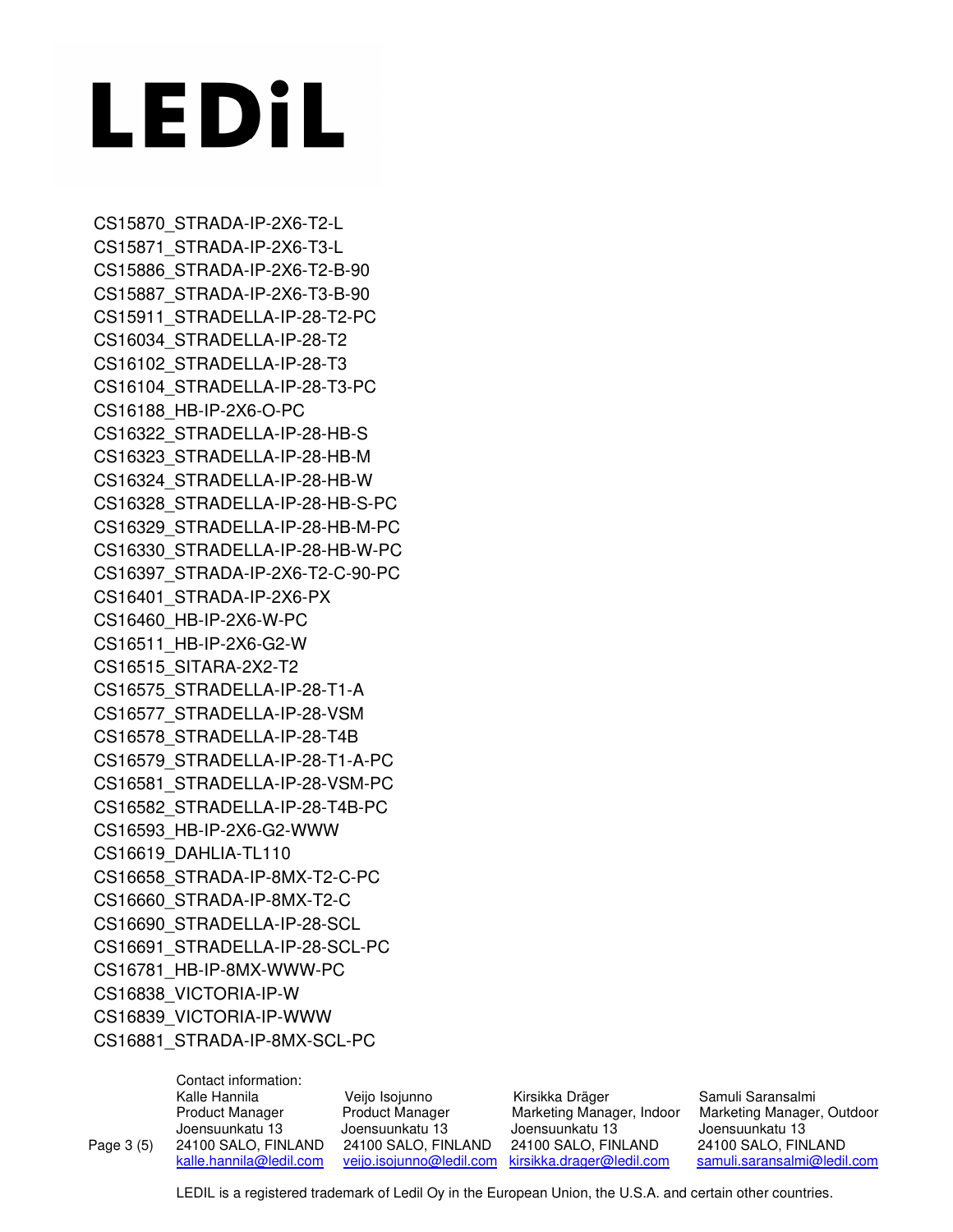CS16917\_STRADA-IP-16MX-VSM CS16925\_STRADA-IP-8MX-DWC2-PC CS16961\_STRADA-IP-16MX-T2 CS16973\_STRADA-IP-16MX-VSM CS16974\_STRADA-IP-16MX-T3-M CS16975\_STRADA-IP-16MX-T2-M CS16981\_VICTORIA-IP-W-PC CS17068\_STRADA-IP-16MX-T4 CS17070\_STRADA-IP-16MX-SCL CS17082\_STRADA-IP-2X6-VSM-PC CS17088\_HB-IP-2X6-RS-PC CS17090\_HB-IP-2X6-M-PC CS17134\_VICTORIA-IP-WWW-PC CS17217\_STRADELLA-IP-64-HB-S CS17218\_STRADELLA-IP-64-HB-M CS17219\_STRADELLA-IP-64-HB-W CS17220\_STRADELLA-IP-64-HB-O CS17232\_VANESSA-IP-S CS17233\_VANESSA-IP-ON CS17252\_STRADA-IP-2X6-DWC-B-PC CS17255\_STRADA-IP-2X6-T3-L-PC CS17259\_STRADA-IP-2X6-T4-B-PC CS17261\_STRADA-IP-2X6-SCL-PC CS17301\_STRADA-IP-2X6-5050-T2C CS17302\_STRADA-IP-2X6-5050-T2C-90 CS17305\_STRADA-IP-2X6-T3-B-PC CS17307\_STRADA-IP-2X6-T2-B-PC CS17310\_STRADA-IP-2X6-5050-T2C-90-P CS17311\_STRADA-IP-2X6-5050-T2-C-PC CS17333\_STRADA-IP-8MX-VSM-PC CS17349\_STRADELLA-IP-64-T2 CS17350\_STRADELLA-IP-64-T2-PC CS17442\_VANESSA-IP-S-PC CS17443\_VANESSA-IP-ON-PC CS17638\_STRADELLA-IP-64-T3-M CS17639\_STRADELLA-IP-64-T3-M-PC

 Contact information: Veijo Isojunno Kirsikka Dräger Samuli Saransalmi Product Manager **Product Manager** Marketing Manager, Indoor Marketing Manager, Outdoor Joensuunkatu 13 Joensuunkatu 13 Joensuunkatu 13 Joensuunkatu 13 Page 4 (5) 24100 SALO, FINLAND 24100 SALO, FINLAND 24100 SALO, FINLAND 24100 SALO, FINLAND kalle.hannila@ledil.com veijo.isojunno@ledil.com kirsikka.drager@ledil.com samuli.saransalmi@ledil.com